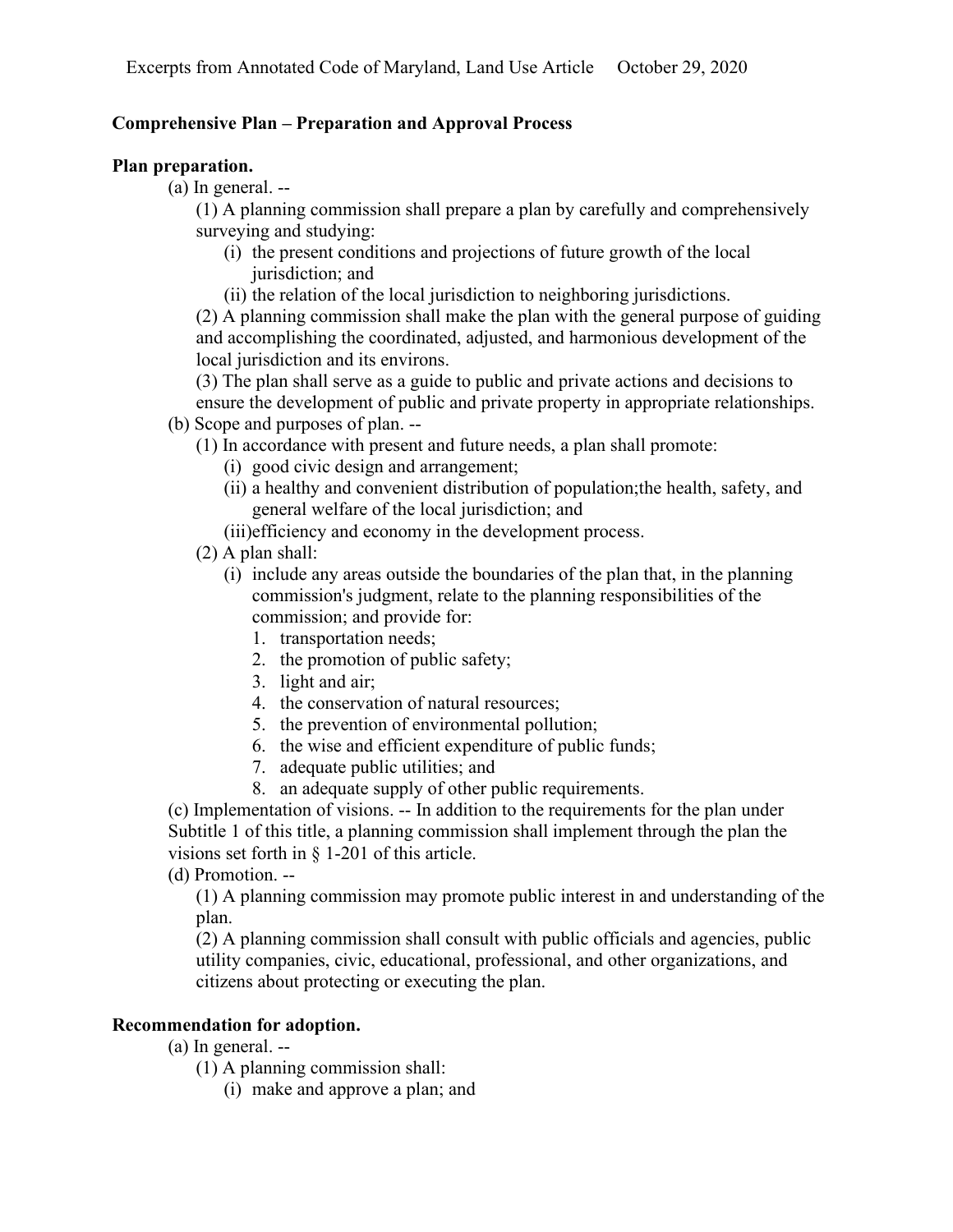(ii) recommend the plan to the legislative body for adoption.

(2) A planning commission may recommend adoption of:

- (i) the whole plan;
- (ii) successive parts of the plan, which correspond to geographic sections or divisions of the local jurisdiction; and

(iii)an amendment to the plan.

(b) Expression of elements. --

(1) The elements of the plan may be expressed in words, graphics, or any other appropriate form.

(2) The elements of the plan shall be interrelated and each element shall describe how it relates to each of the other elements.

### **Plan development.**

(a) Creation. --

(1) When a local jurisdiction initially implements the zoning powers under this division, the planning commission shall recommend the boundaries of the original districts and zones and appropriate regulations to be enforced in the districts and zones.

(2) The planning commission shall make a preliminary report on the proposed districts, zones, and regulations and hold at least one public hearing on the preliminary report before submitting its final report to the legislative body.

(3) The legislative body may not hold a public hearing or take action until it receives the final report of the planning commission.

(b) Public hearing required. --

(1) A planning commission shall hold at least one public hearing before the commission recommends the adoption of a plan or any part or amendment to a plan. (2) The planning commission shall publish at least one notice of the time and place of

the hearing in a newspaper of general circulation in the local jurisdiction.

(c) Recommended plan copies. -- At least 60 days before the public hearing, the planning commission shall provide copies of the recommended plan and amendments to the plan to:

(1) adjoining jurisdictions; and

(2) State units, regional units, and local jurisdictions responsible for financing or constructing public improvements necessary to implement the plan.

(d) Comments. -- The planning commission shall include in its report to the legislative body the recommendation of each unit and jurisdiction that comments on the plan. (e) Voting. --

(1) A majority of the planning commission, by resolution, shall approve the plan or any part of or amendment to the plan.

(2) The resolution shall refer expressly to the text, map, and other matter that the commission intends to form the whole or part of the plan.

(3) The action taken shall be recorded on the map, plan, text, or other matter by the identifying signature of:

(i) the chair of the planning commission; or

(ii) the secretary of the commission.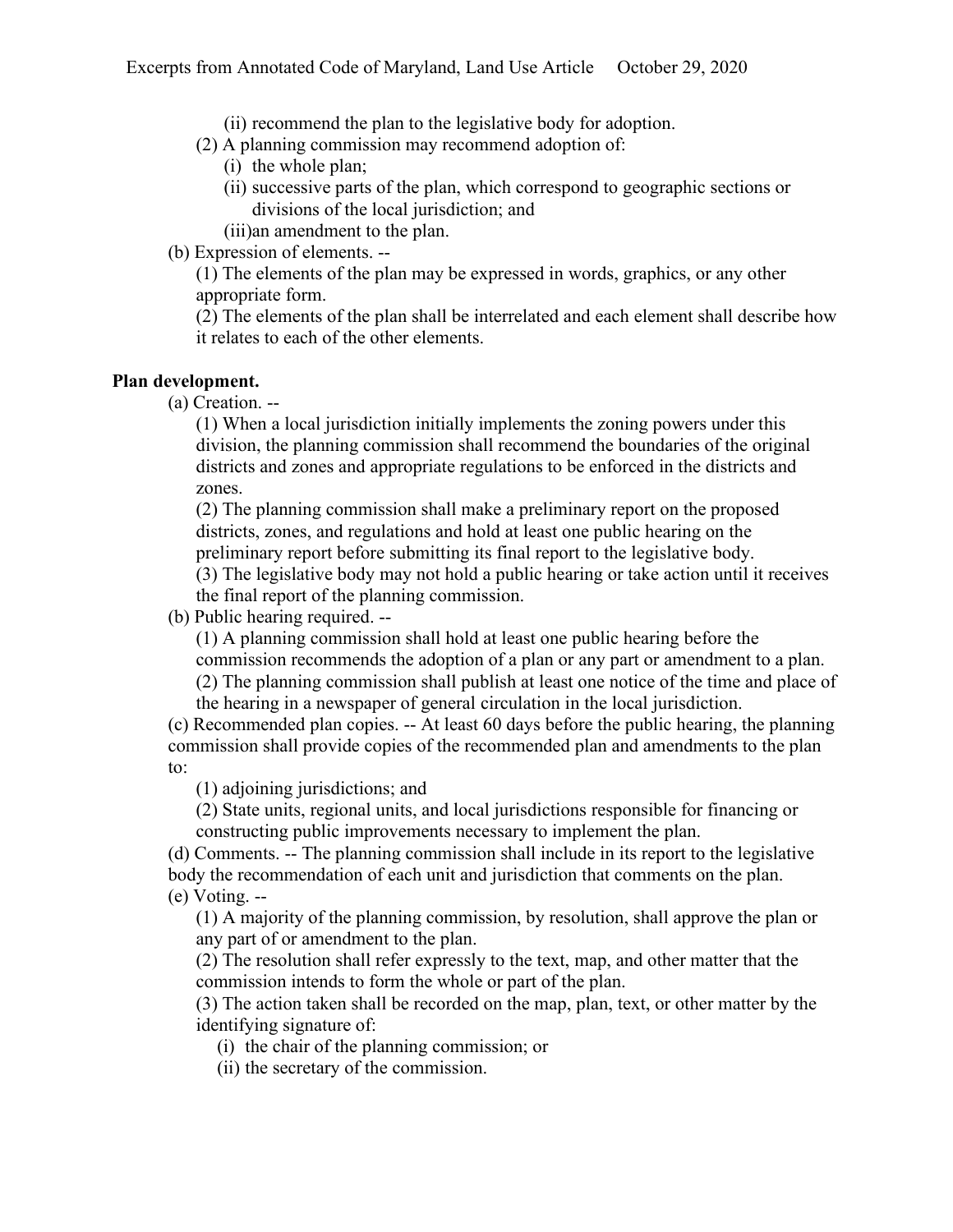(f) Attested copy. -- An attested copy of the plan or part of the plan shall be certified to the legislative body.

### **Plan adoption, modification, remand, disapproval; public hearings.**

- (a) In general. -- Each local jurisdiction shall adopt a plan that includes:
	- (1) the elements required under Subtitle 1 of this title; and
	- (2) the visions set forth in  $\S$  1-201 of this article.
- (b) Adoption of regulations. --

(1) Except as provided in paragraph (2) of this subsection, only a legislative body that has adopted a plan may adopt regulations implementing the visions stated in § 1-201 of this article in the plan.

(2) This subsection does not limit the Department of Planning from exercising any authority granted under the State Finance and Procurement Article.

(c) Adoption, modification, remand, disapproval; public hearings. --

(1) Subject to paragraph (2) of this subsection, a legislative body may adopt, modify, remand, or disapprove:

- (i) the whole plan or part of the plan;
- (ii) a plan for one or more geographic sections or divisions of the local jurisdiction; or
- (iii)an amendment to the plan.

(2) The legislative body may hold a public hearing before remanding or disapproving and shall hold a public hearing before adopting or modifying:

- (i) the whole plan or part of the plan;
- (ii) a plan for one or more geographic sections or divisions of the local jurisdiction; or
- (iii)an amendment to the plan.

(3) The planning commission shall hold a public hearing before submitting a new recommended plan to the legislative body, if the legislative body remands or disapproves:

- (i) the whole plan or part of the plan;
- (ii) a plan for one or more geographic sections or divisions of the local jurisdiction; or

(iii)an amendment to the plan.

- (4)
	- (i) The recommendation of the planning commission shall be considered approved if the legislative body fails to approve, modify, remand, or disapprove the recommended plan in accordance with paragraph (1) of this subsection within 90 days after the date that the planning commission certifies an attested copy of the recommended plan to the legislative body in accordance with § 3-203(f) of this subtitle.
	- (ii) Notwithstanding subparagraph (i) of this paragraph, if the legislative body determines that there are exigent circumstances so that the legislative body is unable to act in accordance with paragraph (1) of this subsection, by resolution the legislative body may extend the deadline in subparagraph (i) of this paragraph for no more than one 60-day extension.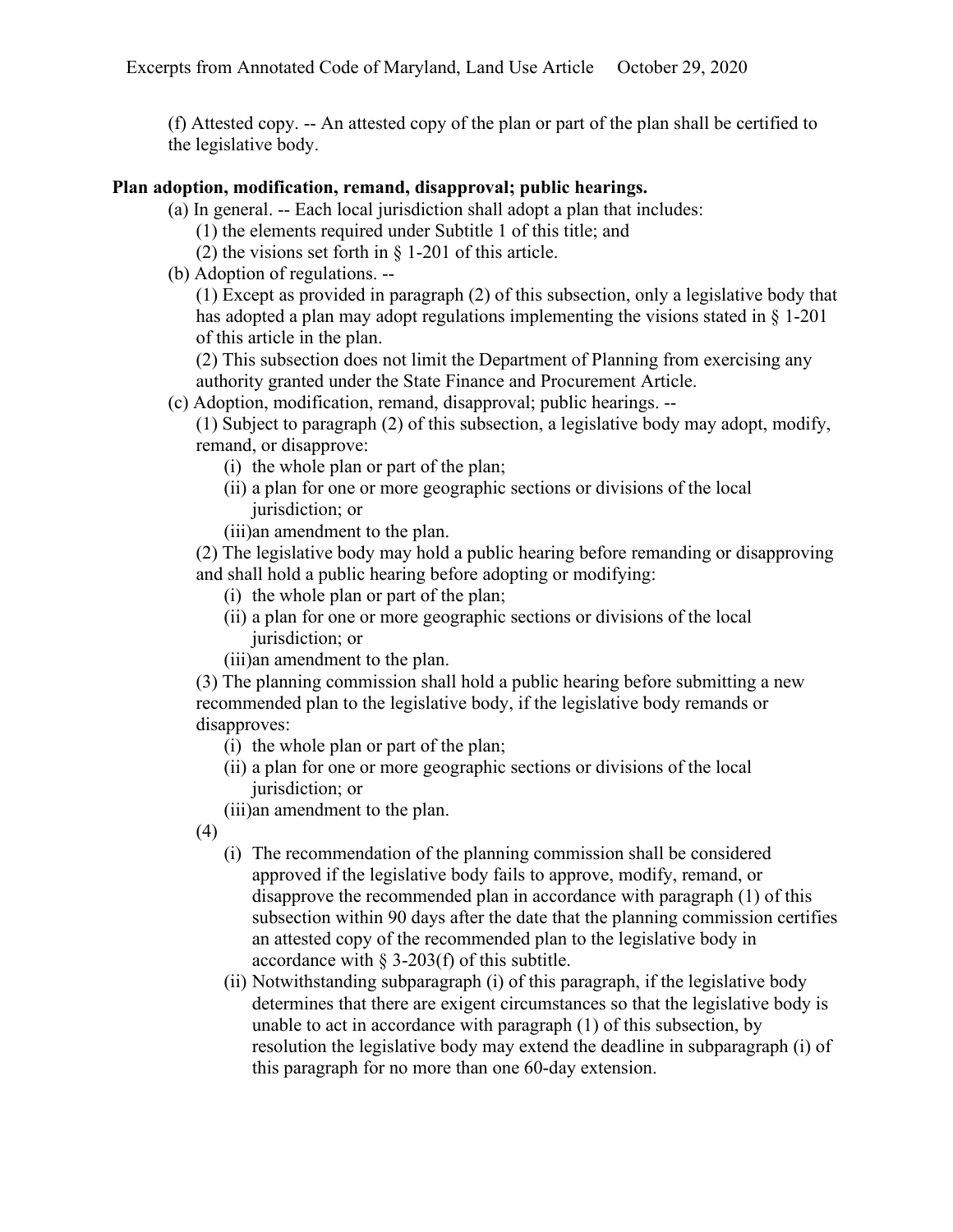## **Municipal growth element.**

(a) Development. --

(1) When developing a municipal growth element of the comprehensive plan, a municipal corporation shall consult with the counties in which the municipal corporation is located.

(2) A municipal corporation shall provide a copy of a municipal growth element to the counties in which the municipal corporation is located before approval of the element. (b) Comment. --

(1) The municipal corporation shall accept comments from the counties for 30 days after providing a copy of the municipal growth element to the counties in which the municipal corporation is located.

(2) Within 30 days following the close of the comment period under paragraph (1) of this subsection, the counties and the municipal corporation shall meet and confer regarding the municipal growth element.

(3) On request of either party, the county and the municipal corporation shall employ an appropriate mediation and conflict resolution service to facilitate the meeting and conferral under this subsection.

(c) Joint planning agreement. --

(1) A municipal corporation and the counties in which the municipal corporation is located may enter into a joint planning agreement in order to coordinate implementation of a municipal growth element.

(2) A joint planning agreement shall consider the municipal growth element required under Subtitle 1 of this title.

#### **Plan revision.**

(a) Periodic review. -- At least once every 10 years, each planning commission shall review the comprehensive plan and, if necessary, revise or amend the comprehensive plan to include all:

(1) the elements required under Subtitle 1 of this title; and

(2) the visions set forth in § 1-201 of this article.

(b) Geographic section or division. -- The planning commission may prepare comprehensive plans for one or more geographic sections or divisions of the local jurisdiction if the plan for each geographic section or division is reviewed and, if necessary, revised or amended at least once every 10 years.

#### **Recommendation to officials.**

To implement the plan, the planning commission shall periodically recommend to the appropriate public officials:

(1) programs for public structures, improvements, and land acquisitions; and

(2) financing programs.

#### **Periodic review; implementation.**

(a) Required review. -- At least once every 10 years, which corresponds to the comprehensive plan revision process under § 3-301 of this subtitle, a local jurisdiction shall ensure the implementation of the visions, the development regulations element, and the sensitive areas element of the plan.